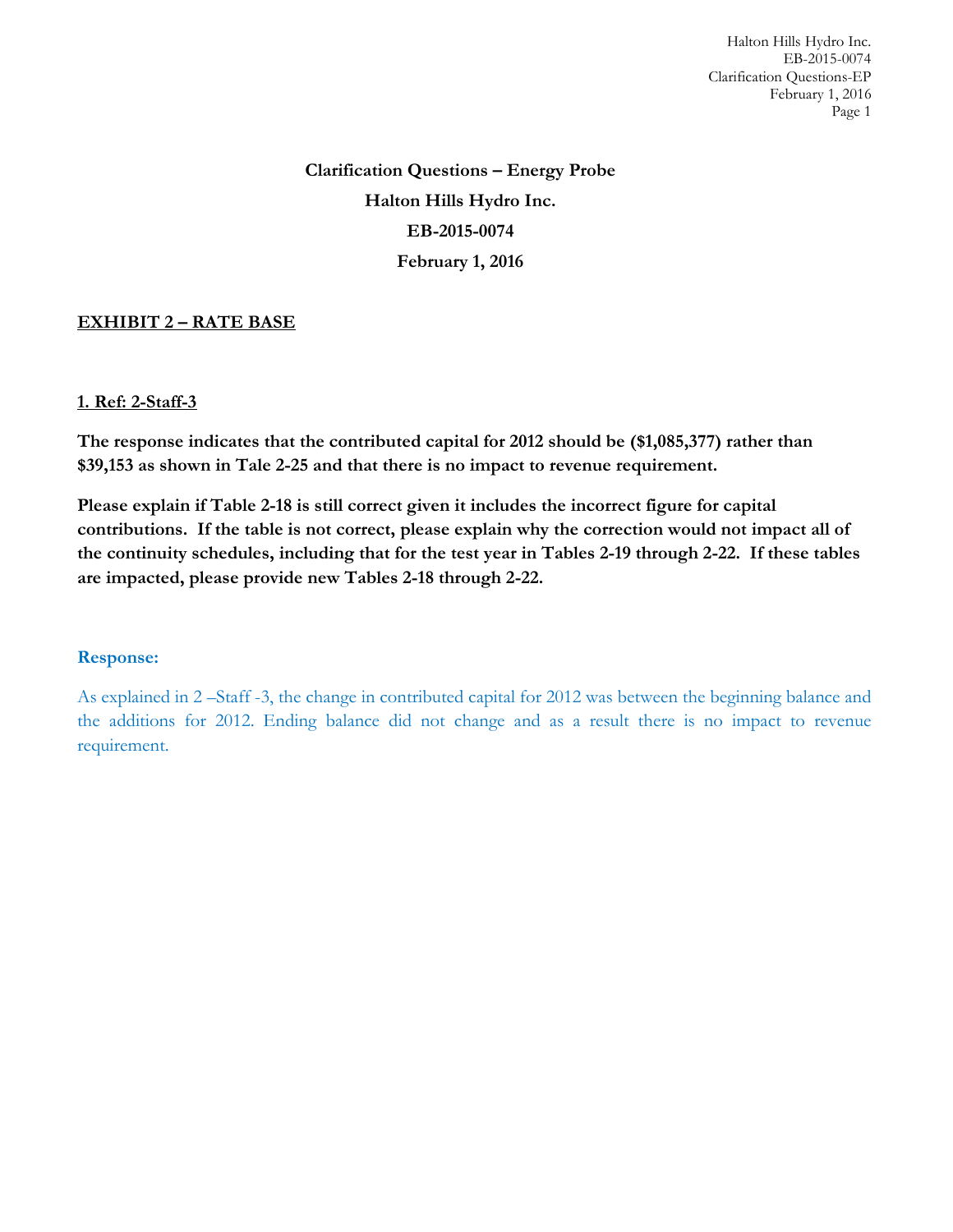## **2. Ref: 2-Energy Probe-8**

- **a) Please explain why there is no deferred revenue (capital contributions) shown in the updated continuity schedule for 2015.**
- **b) The response to part (d) is not complete. Please provide an updated Table 2-22 that reflects the lower closing balances shown in the response to part (c) for the 2015 bridge year. If applicable, please also update the 2016 continuity schedule to reflect the impacts of the previous clarification question. Please also include in the updated Table 2-22 the impact of the response to 2-SEC-23.**

# **Response:**

- a) At time of filing reply to the interrogatories a forecast for 2015 deferred revenue was not available.
- b) HHHI does not expect any significant variance from its 2015 capital budget that was filed in its application that would impact rate base and as result the change to 2016 opening balance and depreciation expenses would be immaterial.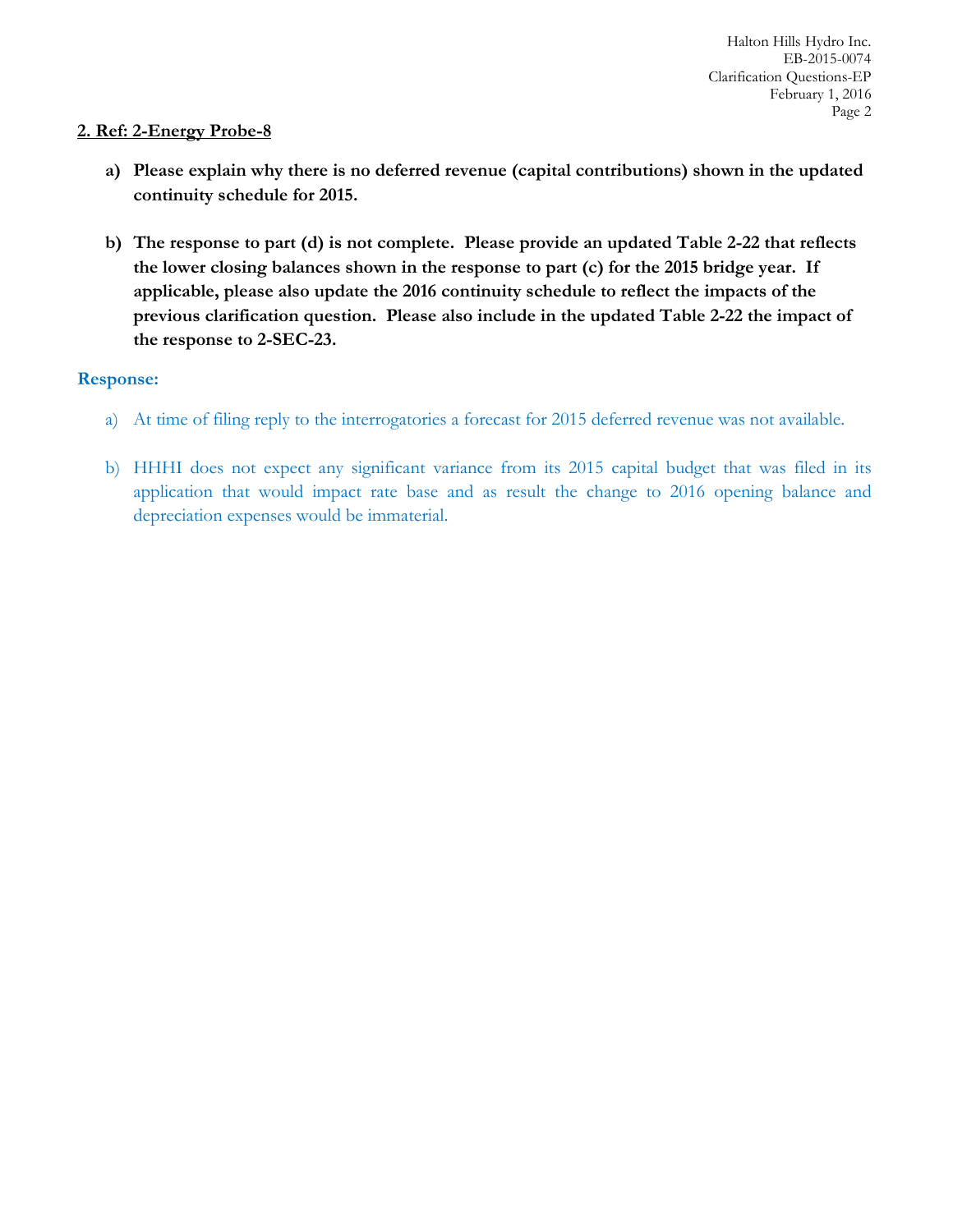### **3. Ref: 2-SEC-23**

- **a) Please show the calculation of the reduction in the depreciation expense shown in the RRWF of \$828,390.**
- **b) Has the elimination of the negative net book value been reflected in the rate base calculation used in the RRWF?**

## **Response:**

a) The calculation for the reduction in depreciation expense of \$828,390 is presented below.

| Revised Dep Exp for Account 1920 and 1925 |                           |                              |                                      |                         |                                  |  |                                         |                                                                 |              |  |  |  |
|-------------------------------------------|---------------------------|------------------------------|--------------------------------------|-------------------------|----------------------------------|--|-----------------------------------------|-----------------------------------------------------------------|--------------|--|--|--|
| <b>OEB Acc</b>                            | <b>Description</b>        | <b>Useful</b><br><b>Life</b> | <b>Opening</b><br><b>Balance NBV</b> | 2016<br><b>Addition</b> | <b>Closing</b><br><b>Balance</b> |  | 2016 Dep. Exp on<br><b>Opening Bal.</b> | 2016 Dep. Exp on<br><b>Additions - Half</b><br><b>Year Rule</b> | <b>Total</b> |  |  |  |
|                                           |                           | A                            | B                                    | C                       | $D = B + C$                      |  | $F = B/A$                               | $G = C/A/2$                                                     | $H = F + G$  |  |  |  |
|                                           |                           |                              |                                      |                         |                                  |  |                                         |                                                                 |              |  |  |  |
| 1920                                      | <b>Computer Equipment</b> | 3                            | 67,863                               | 75,000                  | 142,863                          |  | 22,621                                  | 12,500                                                          | 35,121       |  |  |  |
| 1925                                      | <b>Computer Software</b>  | 2                            | 34,401                               | 2,800                   | 37,201                           |  | 17,201                                  | 700                                                             | 17,901       |  |  |  |
| <b>Total</b>                              |                           |                              |                                      |                         |                                  |  |                                         |                                                                 | 53,022       |  |  |  |
|                                           |                           |                              |                                      |                         |                                  |  |                                         |                                                                 |              |  |  |  |
| Dep Exp for Account 1920 and 1925 Filed   |                           |                              |                                      |                         |                                  |  |                                         |                                                                 |              |  |  |  |
| 1920                                      | Computer Equipment        |                              |                                      |                         |                                  |  |                                         |                                                                 | 210,932      |  |  |  |
| 1925                                      | <b>Computer Software</b>  |                              |                                      |                         |                                  |  |                                         |                                                                 | 670,479      |  |  |  |
| <b>Total</b>                              |                           |                              |                                      |                         |                                  |  |                                         |                                                                 | 881,411      |  |  |  |
| <b>Reduction in Dep Expenses</b>          |                           |                              |                                      |                         |                                  |  |                                         | 828,390                                                         |              |  |  |  |
|                                           |                           |                              |                                      |                         |                                  |  |                                         |                                                                 |              |  |  |  |

b) Yes.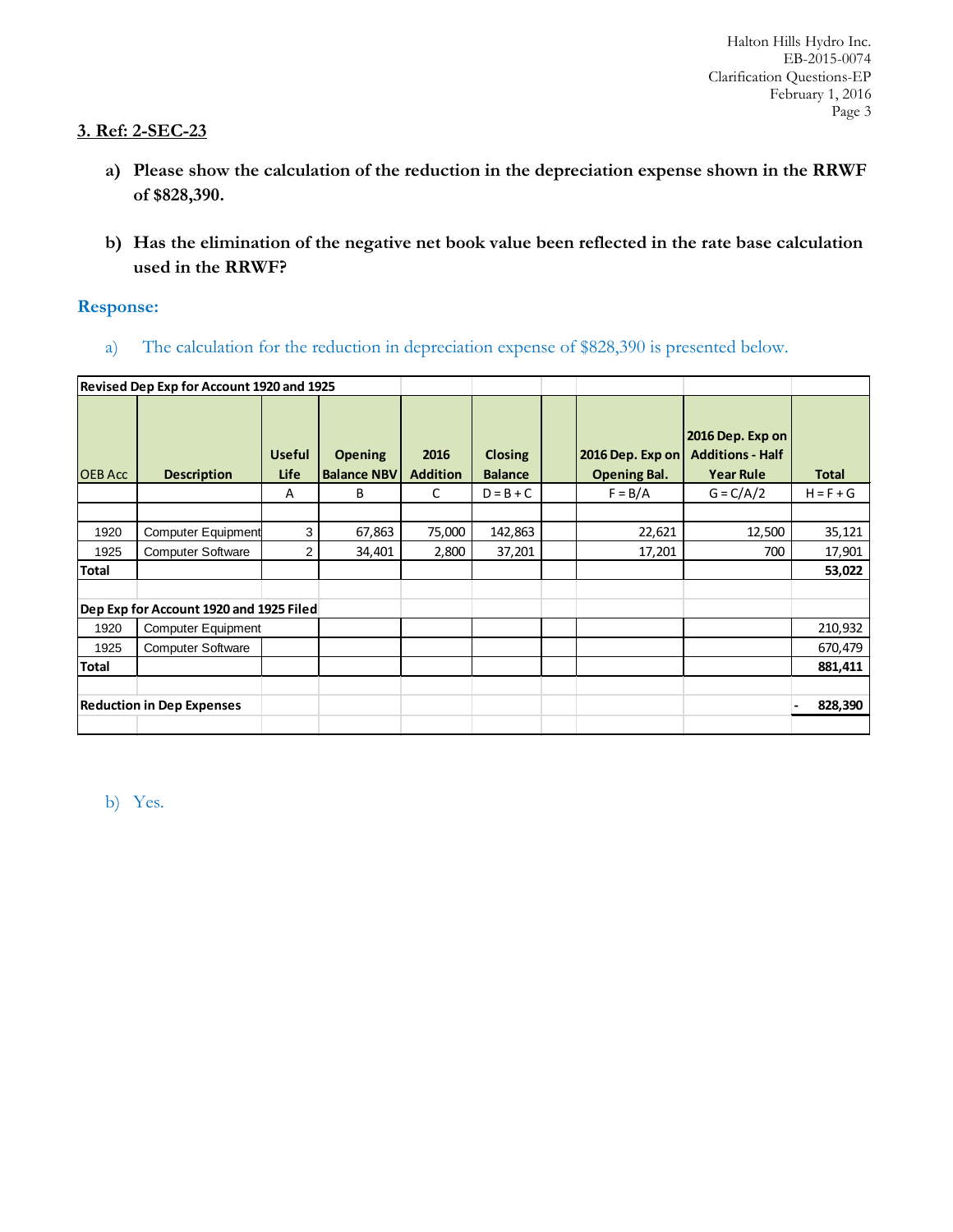Halton Hills Hydro Inc. EB-2015-0074 Clarification Questions-EP February 1, 2016 Page 4

### **EXHIBIT 3 – OPERATING REVENUE**

#### **4. Ref: 3-Energy Probe-15**

**Please explain the significant increase in GS < 50 and the decrease in GS > 50 customers in 2015 as compared to the forecast.**

#### **Response:**

As per the approved Tariff of Rates and Charges, the definition of a Residential customer

*"applies to an account taking electricity at 750 volts or less where the electricity is used exclusively*  in a separate metered living accommodation. Customers shall be residing [emphasis added] i*n single-dwelling units that consist of…".* 

As such, for new developments (new homes), HHHI classifies the home as General Service less than 50 kW for the time that the builder is using the electricity for building and/or finishing purposes. At the time a customer, who will be residing in the residence, moves in, the account becomes a Residential service. As there is significant building currently happening in the HHHI area, the General Service class is elevated at the current time.

The decrease in General Service 50 to 999 kW can be attributed to re-classification. HHHI annually reviews the consumption and demand for General Service customers and will re-classify as required. In 2015, there were a number of customers in the General Service 50 to 999 kW class that reduced their average annual demand resulting in change to the General Service less than 50 kW class.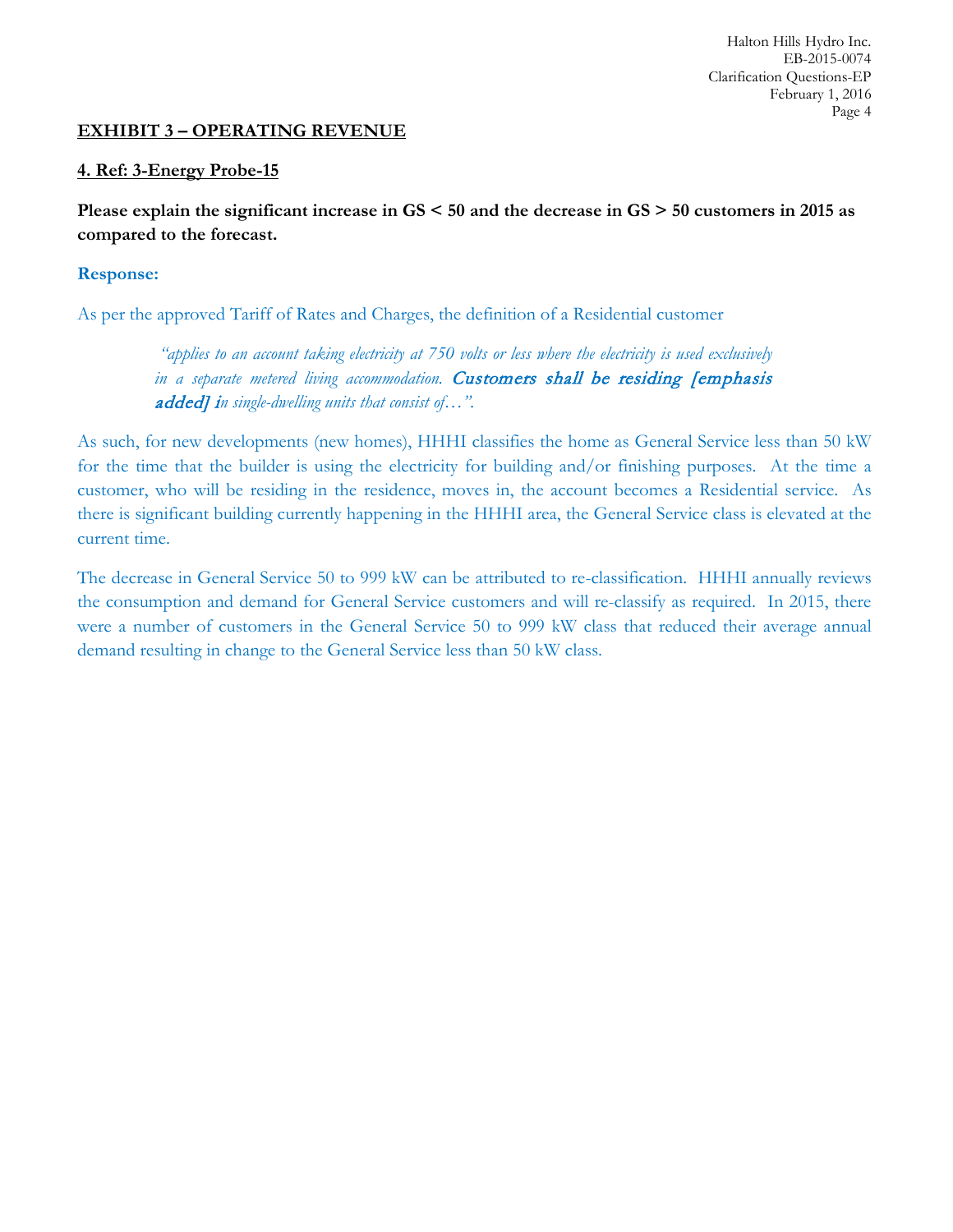# **5. Ref: 3-Energy Probe-19**

**Why has the 2016 revenue for microfit customers of \$8,003 not been reflected in the forecast shown in Table 3-21A?**

## **Response:**

HHHI has excluded the microfit revenue from Table -3-21A in order to balance to the revenue requirement from the cost allocation model. Also this amount was immaterial.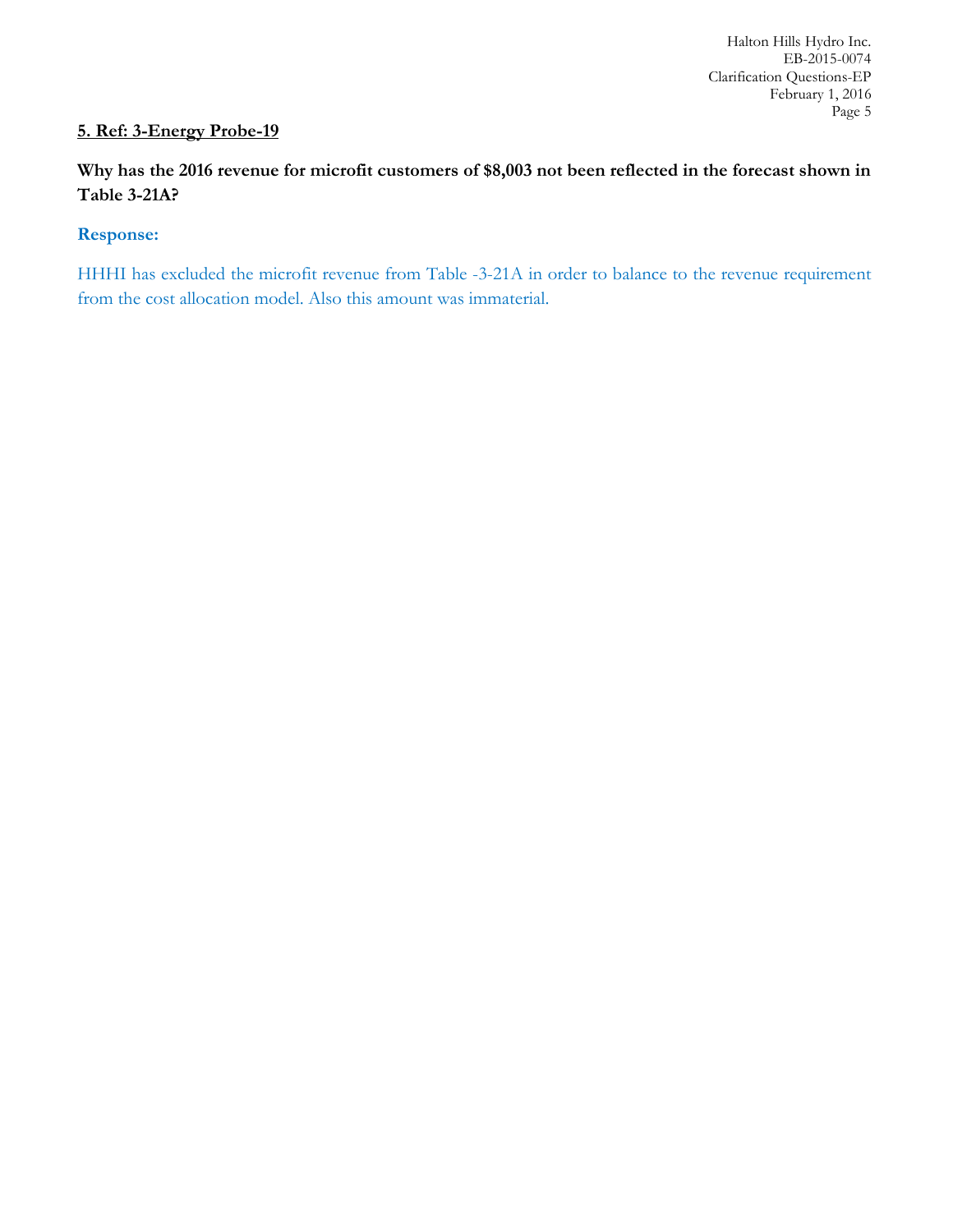# **6. Ref: 3-Energy Probe-20**

# **Please provide the dollar value of the costs for the items included in the response to part (b).**

#### **Response:**

The dollar value of the cost of the items included in the response to part (b) is \$125, 431. This amount is the actual costs HHHI incurred to assist the Town of Halton Hills in the ice storm clean up.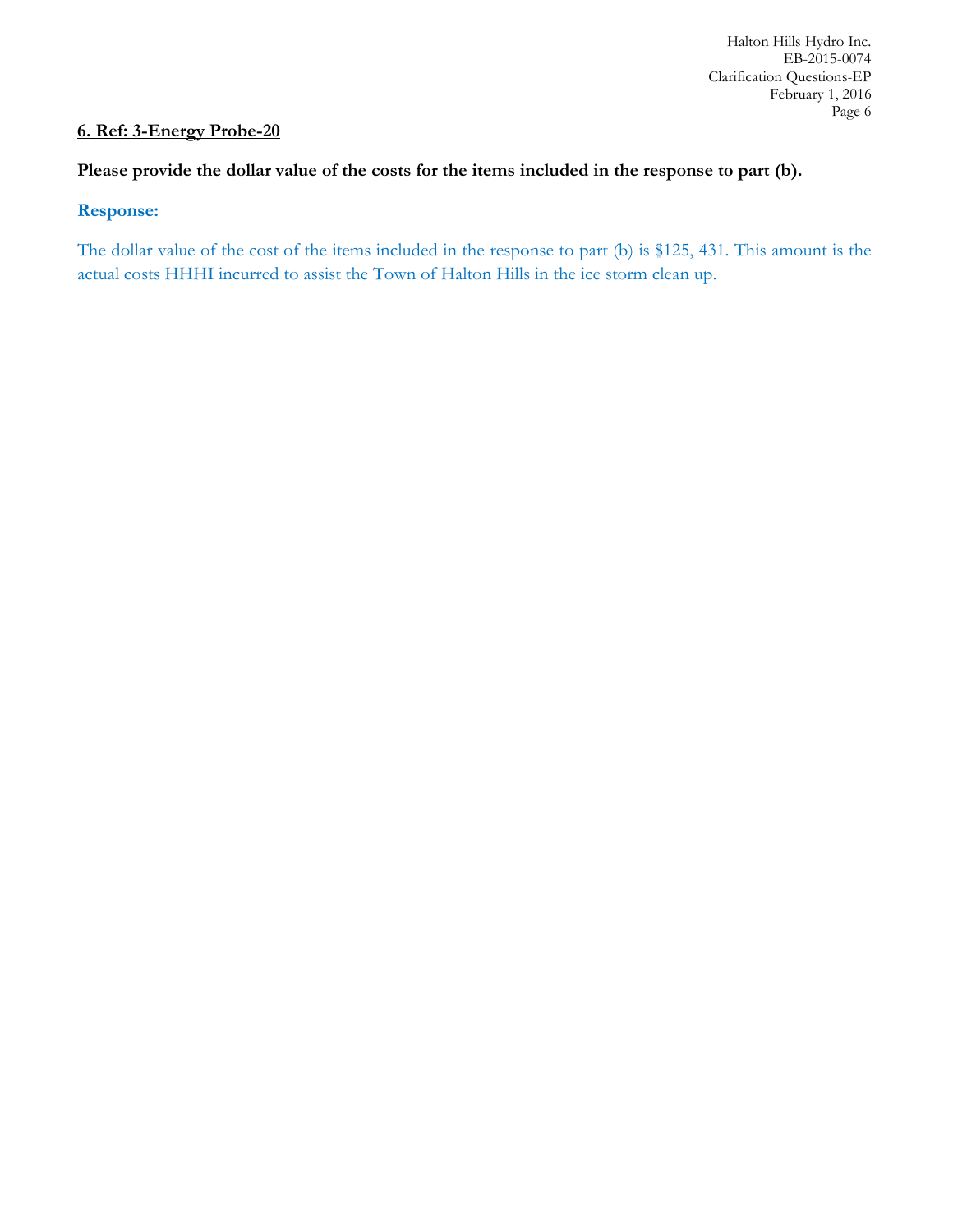Halton Hills Hydro Inc. EB-2015-0074 Clarification Questions-EP February 1, 2016 Page 7

# **EXHIBIT 4 – OPERATING EXPENSES**

### **7. Ref: 4-Staff-26**

# **Based on the customer numbers in Table IRR-48, how many customers did HHHI have in 2011?**

# **Response:**

Please refer to the 2011 Actual numbers as presented in the Load Forecast.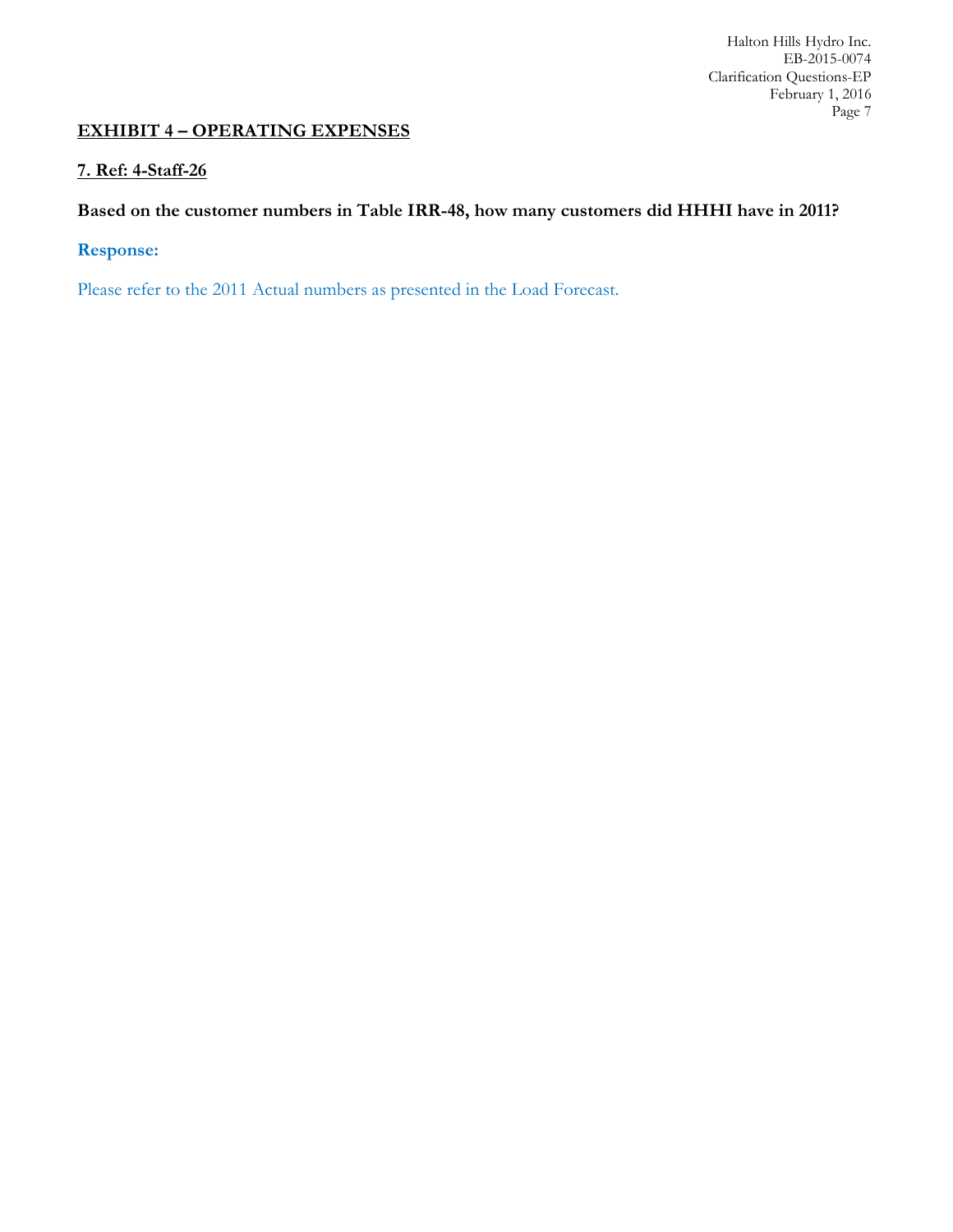#### **8. Ref: 1-Energy Probe-5 & 4-Staff-32**

- **a) Please break down the Management services cost from HHCEC of \$273,723 in 2016 into each of the components that make up the cost including such things as HHCEC Board of Directors, Board of Director costs, legal, audit, etc.**
- **b) The response to part (f) of 4-Staff-32 refers to return envelope costs. Does HHHI provide customers with return envelopes to pay their bills?**

#### **Response:**

- a) Detail breakdown of the cost is not available.
- b) Yes, HHHI provides self-addressed envelopes with no postage to customers to pay their bills.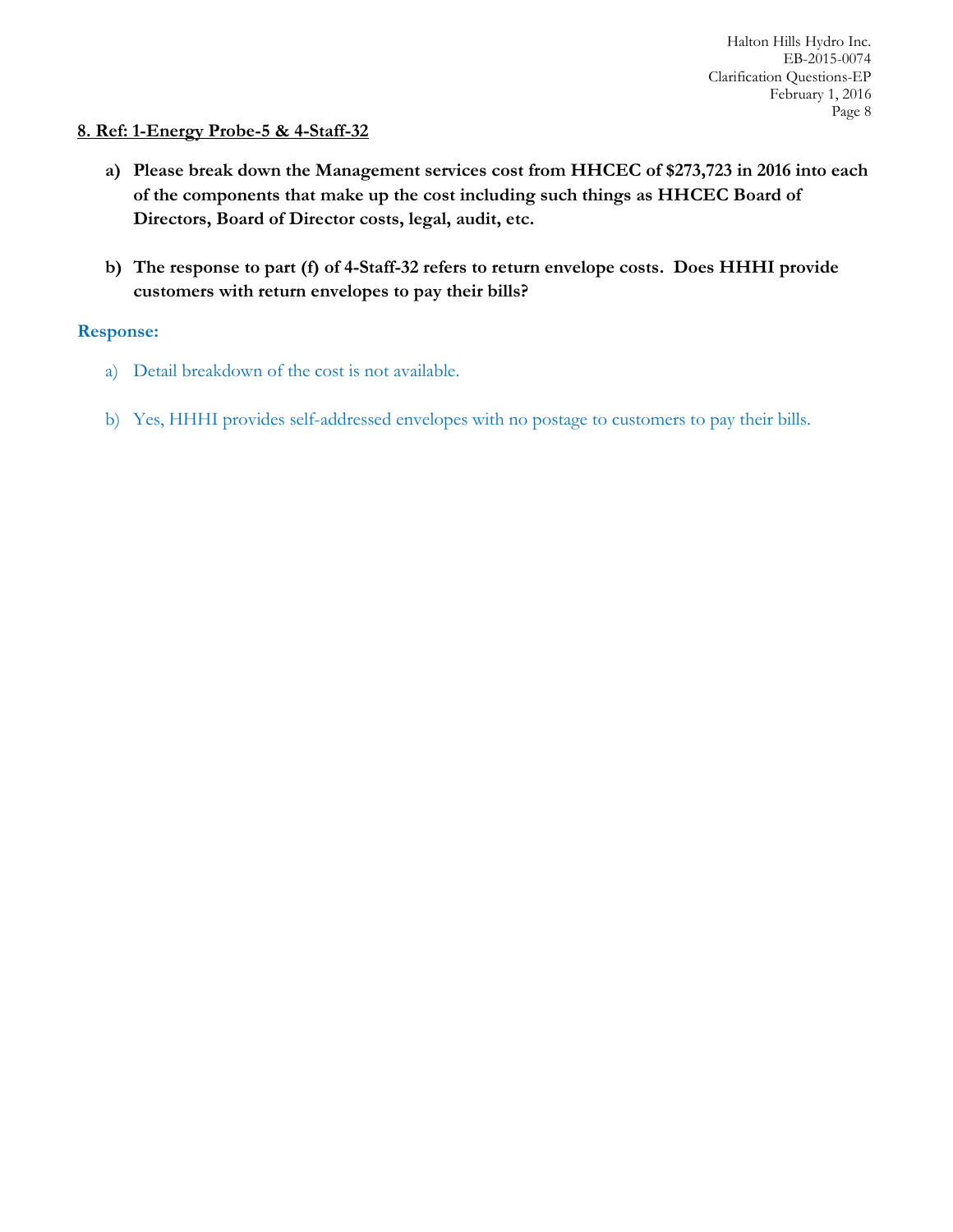# **9. Ref: 4-Staff-24 & 4-Energy Probe-22**

**Please confirm that the figures shown in Table IRR-47 for the 2015 bridge year forecast are based on year to date actuals for all of 2015. If this cannot be confirmed, please indicate the last month of actuals for 2015 and provide the response to the question in 4-Energy Probe-22.**

#### **Response:**

The figures shown in Table IRR-47 for 2015 bridge year forecast is YTD actuals to November and December forecasted.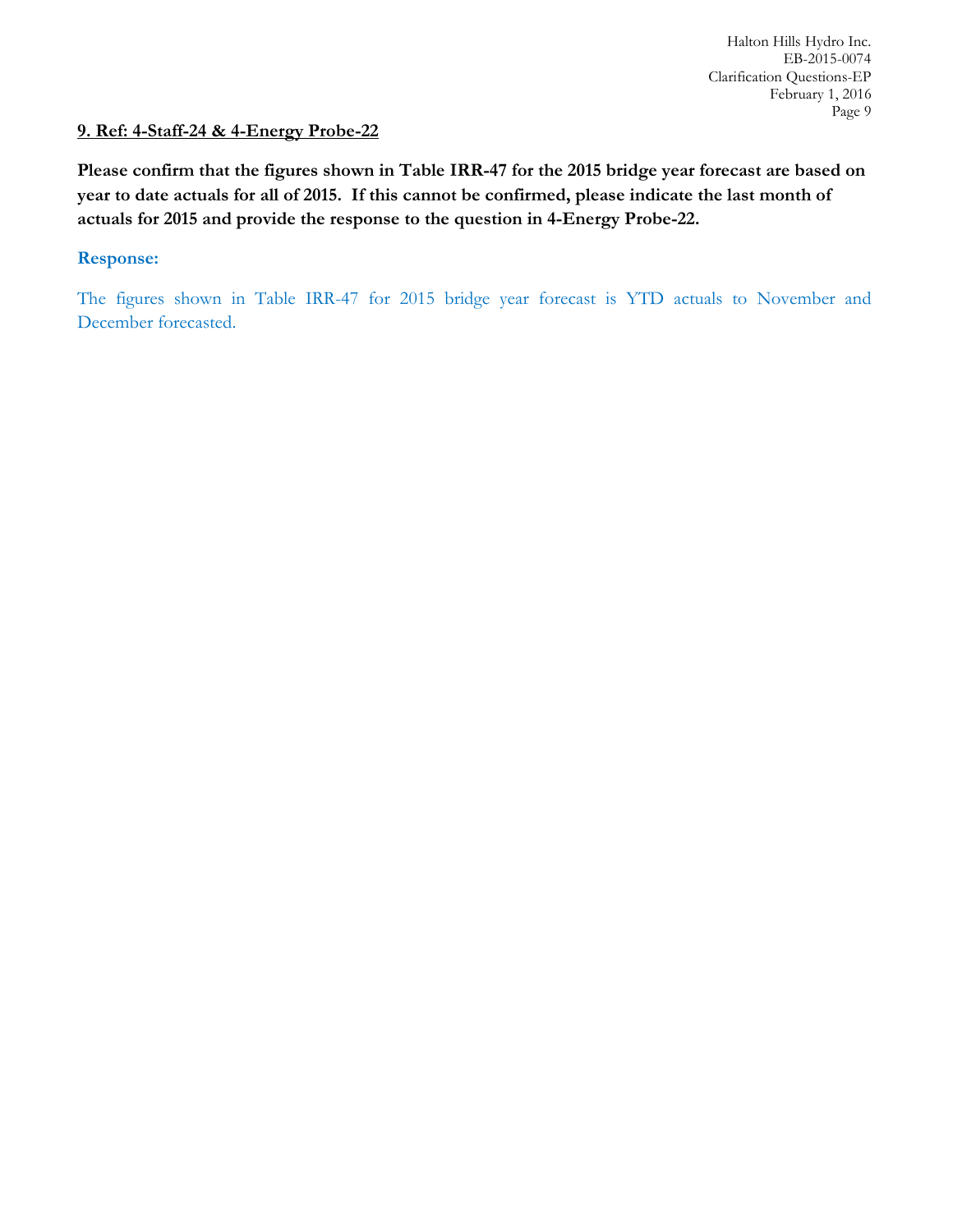# **10. Ref: 4-Energy Probe-28**

# **Please provide the dollar value of the OM&A expenses noted in the response to part (a).**

# **Response:**

The dollar value of the OM&A expenses noted in the response to part (a) is \$331,697.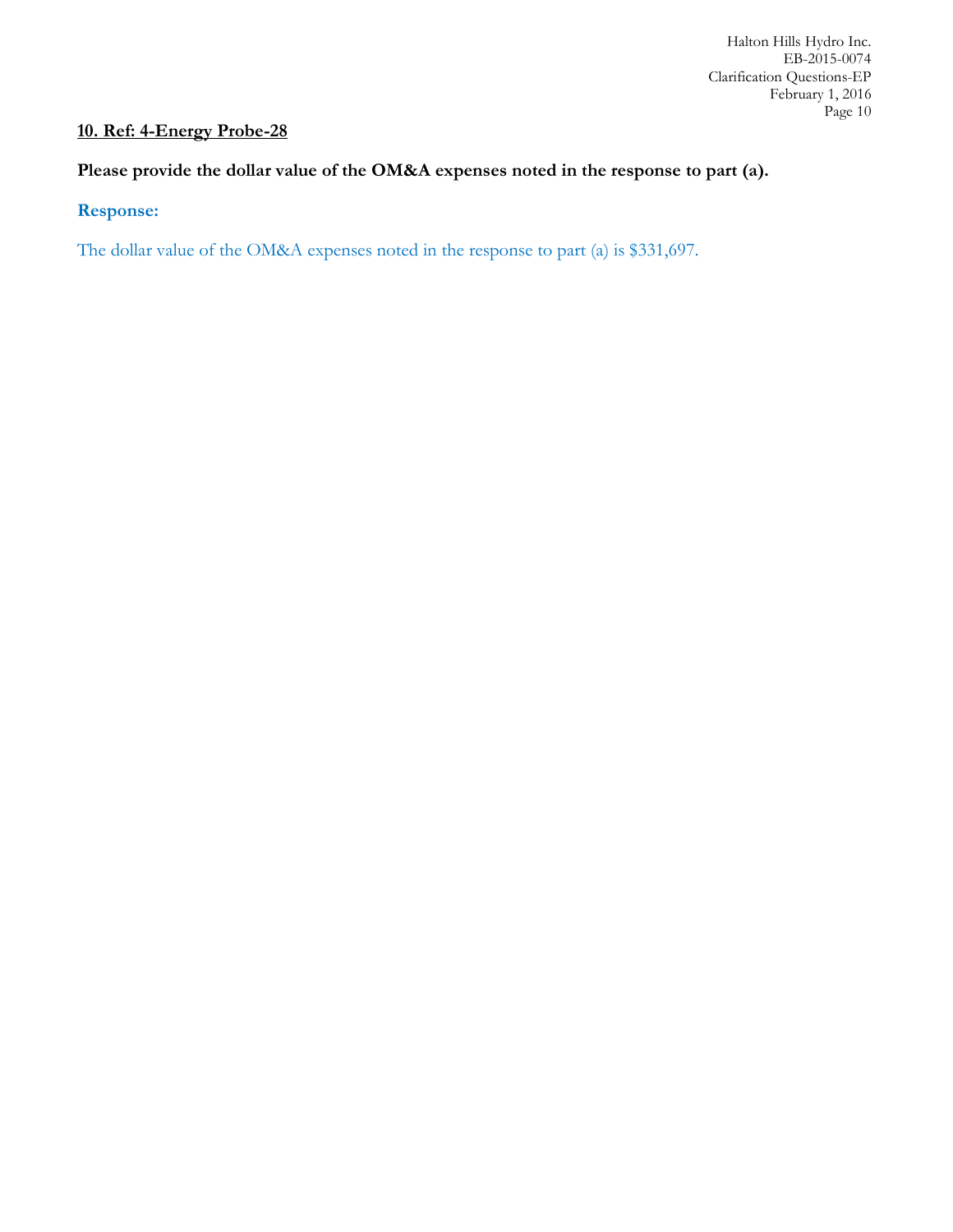# **11. Ref: 4-Staff-26 and 4-SEC-34**

### **Please explain why the customer numbers in the versions of Appendix 2-L do not match.**

#### **Response:**

After updating the load forecast through these clarifying questions HHHI submits the customer counts for Appendix 2-L (all variations) should reflect the following customer numbers:

|                     | Last Rebasing   Last Rebasing  <br>Year - 2012-<br><b>Board Approved</b> | Year - 2012-<br>Actual | 2013 Actuals   2014 Actuals |        | 2015 Bridge<br>Year | <b>2016 Test</b><br>Year |
|---------------------|--------------------------------------------------------------------------|------------------------|-----------------------------|--------|---------------------|--------------------------|
| Number of Customers | 21,202                                                                   | 21,265                 | 21,279                      | 21,488 | 21,728              | 22,039                   |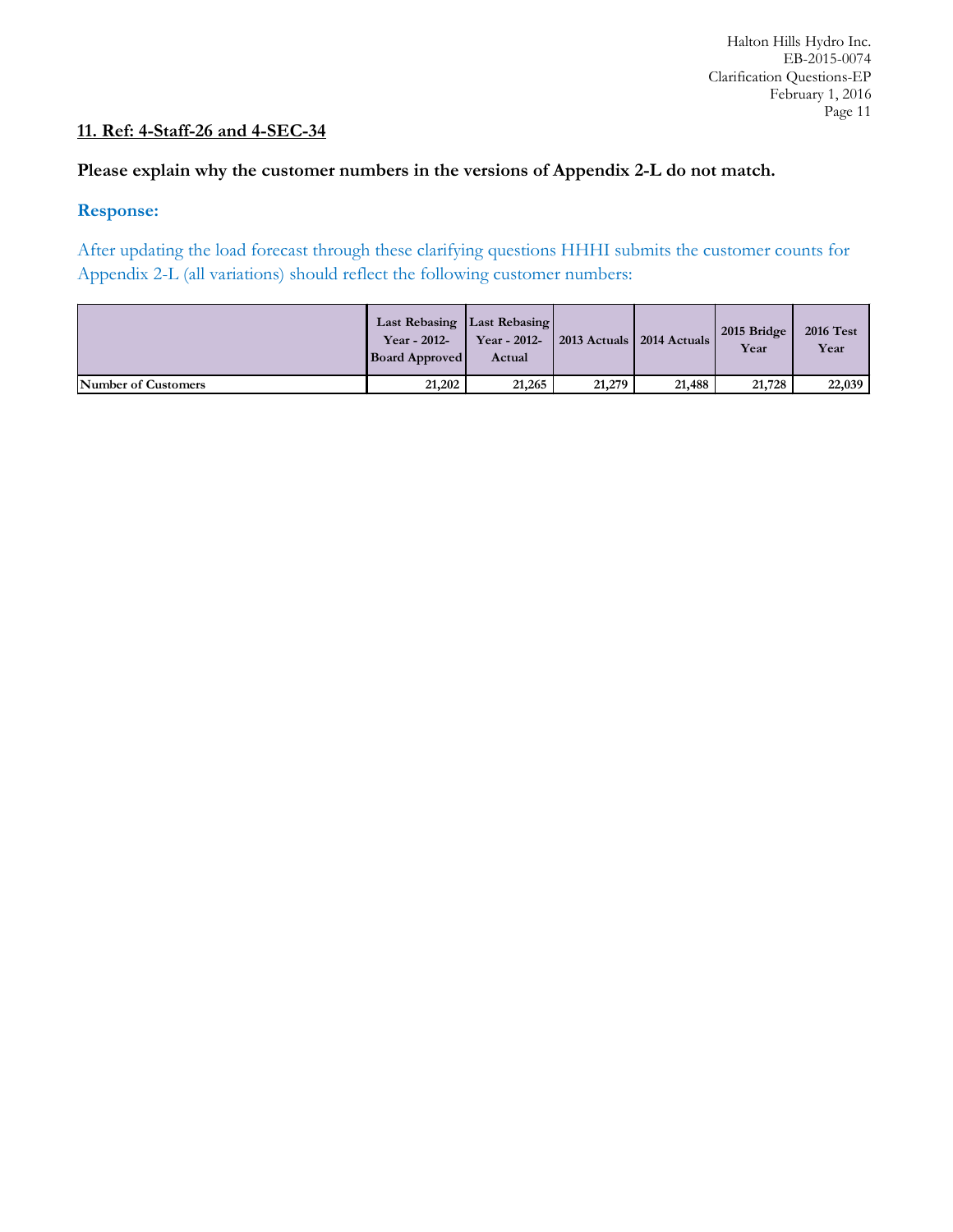# **EXHIBIT 5 - COST OF CAPITAL AND CAPITAL STRUCTURE**

## **12. Ref: 5-Staff-40**

**The response indicates that the note payable has no fixed terms of repayment. Appendix 5-A in Exhibit 5 indicates that the note payable has a due date of December 31, 2020. Please reconcile.**

## **Response:**

The note payable has no fixed term of repayment but a due date of December 31, 2020 for renewal.